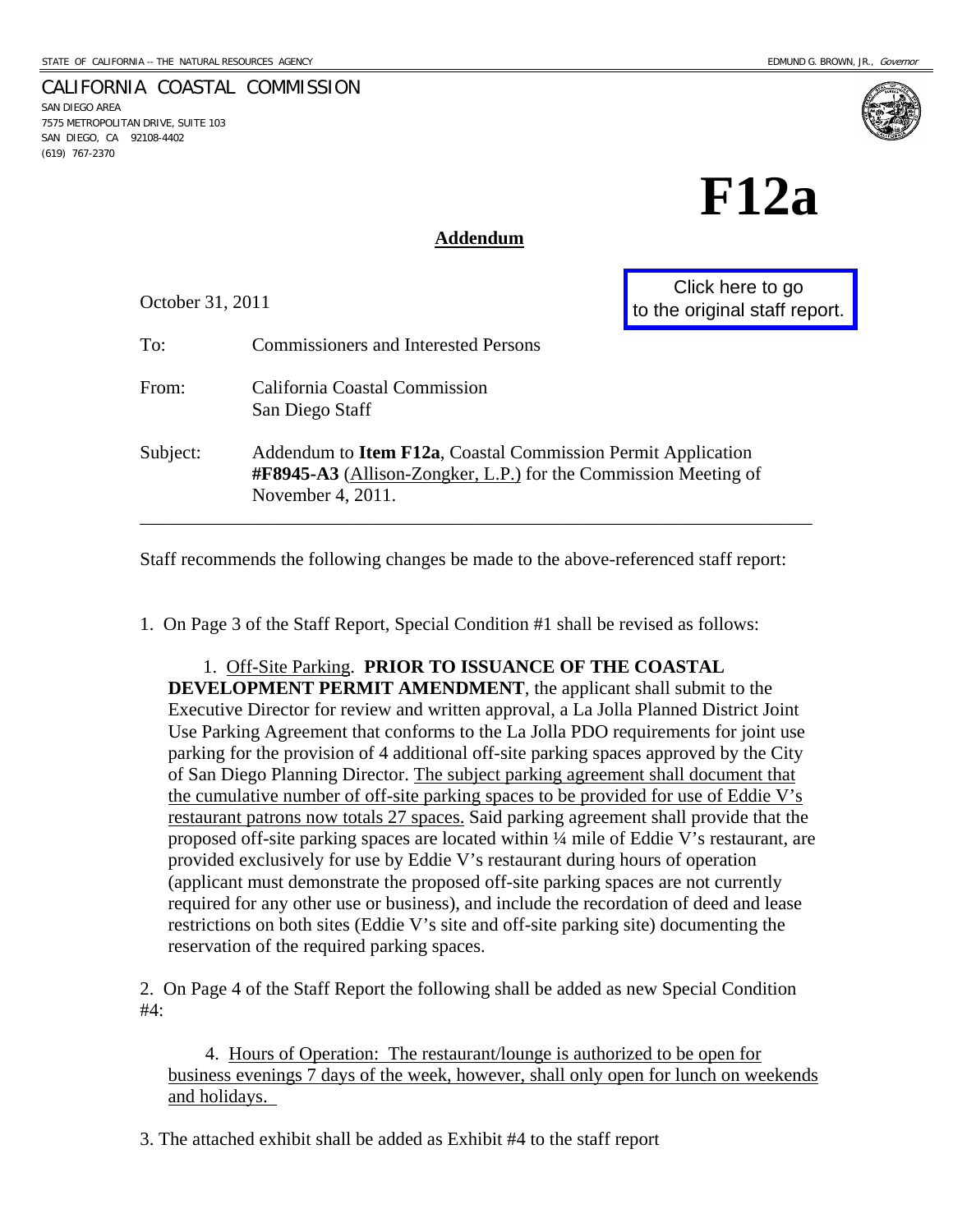### **Special Conditions of F8945-A1 and F8945-A2**

#### 1. Vertical Access.

- A. The applicant shall construct a 5-foot wide vertical accessway along the east (northeast) boundary of the property extending from Prospect Street to Coast Boulevard. The accessway shall remain open to the general public from 8:00 a.m., to sunset daily and may incorporate retractable gates. Said gates shall be composed of transparent materials to enhance public views in the visual access corridor.
- B. **PRIOR TO ISSUANCE OF THE COASTAL DEVELOPMENT PERMIT**, the landowner shall execute and record a deed restriction, in a form and content acceptable to the Executive Director, reflecting the above requirements.

The deed restriction shall include legal descriptions of the landowners' entire parcels. The deed restriction shall run with the land, binding all successors and assigns, and shall be recorded free of prior liens that the Executive Director determines may affect the enforceability of the restriction. This deed restriction shall not be removed or changed without a Commission amendment to this coastal development permit.

2. Off-Site Parking. PRIOR TO ISSUANCE OF THE COASTAL DEVELOPMENT PERMIT, the applicant shall submit to the Executive Director for review and written approval, a La Jolla Planned District Joint Use Parking Agreement that conforms to the La Jolla PDO requirements for joint use parking for the provision of 23 off-site parking spaces approved by the City of San Diego Planning Director. Said parking agreement shall provide that the proposed off-site parking spaces are located within ¼ mile of the Chart House, are provided exclusively for use by the Chart House during hours of operation (applicant must demonstrate the proposed off-site parking spaces are not currently required for any other use or business), and include the recordation of a deed restriction on both sites (Chart House site and off-site parking site) documenting the reservation of the required parking spaces.

#### **PRIOR TO ISSUANCE OF THE COASTAL DEVELOPMENT PERMIT**, the

applicant and the landowners of the Chart House site and the parking garage site shall execute and record deed restrictions, in form and content acceptable to the Executive Director, documenting the reservation of parking spaces as required by the terms of this condition. The deed restrictions shall include a legal description of the entire parcels. The deed restrictions shall run with the land, binding all successors and assigns, and shall be recorded free of prior liens that the Executive Director determines may affect the enforceability of the restrictions. These deed restrictions shall not be removed or changed without a Commission amendment to this coastal development permit.

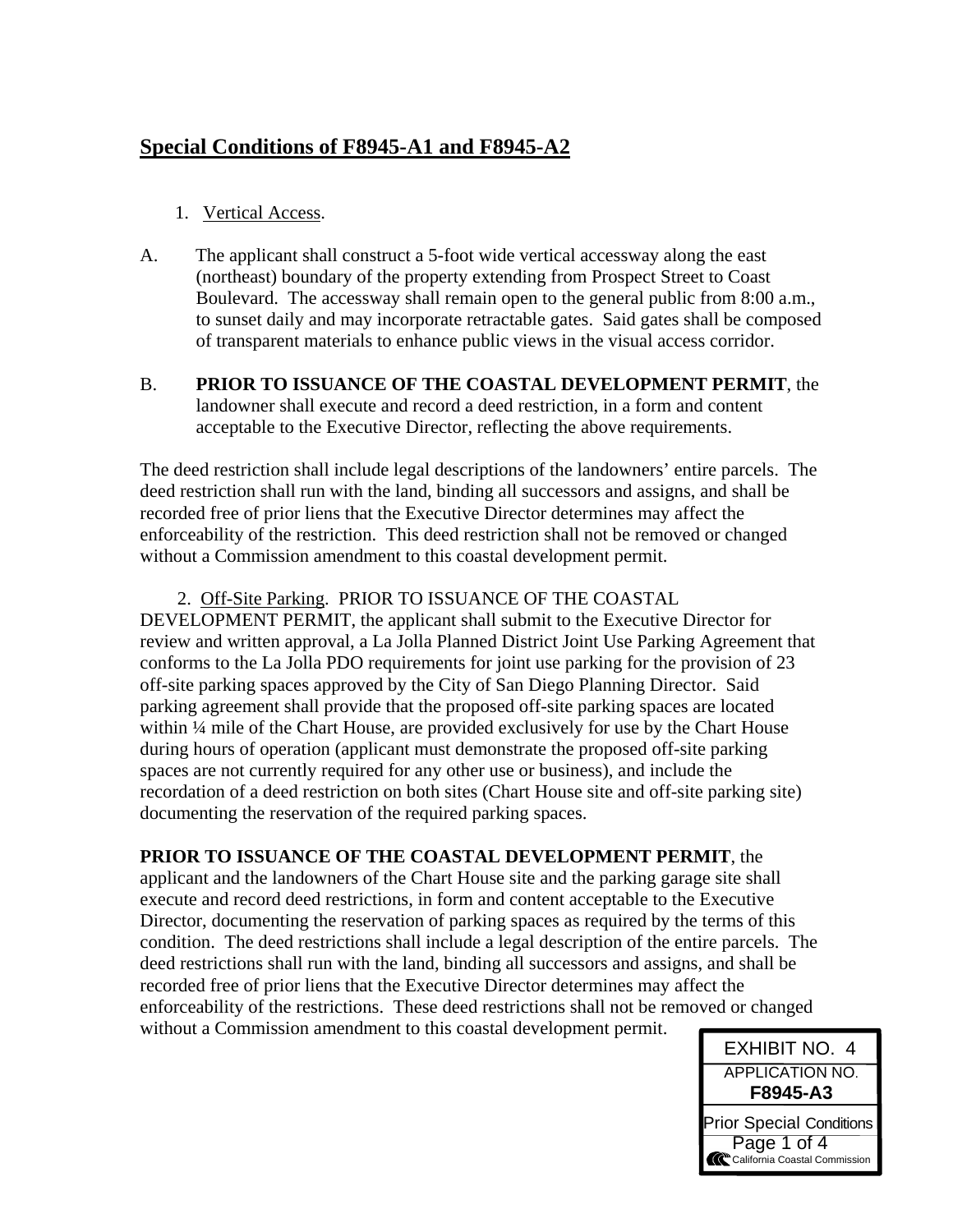3. Conditions Imposed by Local Government. This action has no effect on conditions imposed by the City of San Diego pursuant to an authority other than the Coastal Act.

4. Reduction in Height of Existing Structure. The applicant shall reduce the height of the portion of the structure identified as the "Kellogg Addition" (shown in Exhibit Nos. 6 & 7–to no more than 30 ft. in height within 90 days of the issuance of this amendment. The Executive Director may grant additional time for good cause.

5. Previous Conditions of Approval CDP #A-6-LJS-91-168-R. By acceptance of this permit, the applicant acknowledges that this permit does not change the requirements to incorporate all design elements that have been determined to be historically and/or architecturally significant and worthy of incorporation by the Executive Director in consultation with the State Historical Building Safety Board into future development in the restricted area of the site (Lots 30 and 31) pursuant to Special Condition No. 1 and 2 of CDP #A-6-LJS-91-168-R (Green Dragon Colony) which was subsequently amended pursuant to CDP #A-6-LJS-91-168-R-A2.

6. Landscaping Plan/Deed Restriction. PRIOR TO THE ISSUANCE OF THE COASTAL DEVELOPMENT PERMIT, the applicant shall submit for the review and written approval of the Executive Director, a final landscaping plan. Said plan shall be in substantial conformance with the draft landscape plan submitted 1/3/02 by Mosher Drew Watson Ferguson, and shall including the following:

a. A plan showing the type, size, extent and location of all trees on the site with special emphasis on the installation of new landscaping in a manner that does not obstruct public views toward the ocean in the west and east side yard setback areas.

b. Drought tolerant native or non-invasive plant materials shall be utilized.

c. A planting schedule that indicates that the planting plan shall be implemented within 60 days of completion residential construction

 d. A written commitment by the applicant that all required plantings shall be maintained in good growing conditions, and, whenever necessary, shall be replaced with new plant materials to ensure continued compliance with applicable landscape screening requirements.

e. Five years from the date of issuance of the coastal development permit, the applicant shall submit for review and written approval of the Executive Director, a landscape monitoring report, prepared by a licensed Landscape Architect or qualified Resource Specialist, that certifies the on-site landscaping is in conformance with the landscape plan and that public views are maintained in the sideyard setback areas as approved pursuant to this Special Condition. The monitoring report shall include photographic documentation of the view corridors, plant species and plant coverage.

If the landscape monitoring report indicates the landscaping is not in conformance with or has failed to meet the performance standards specified in the landscaping plan approved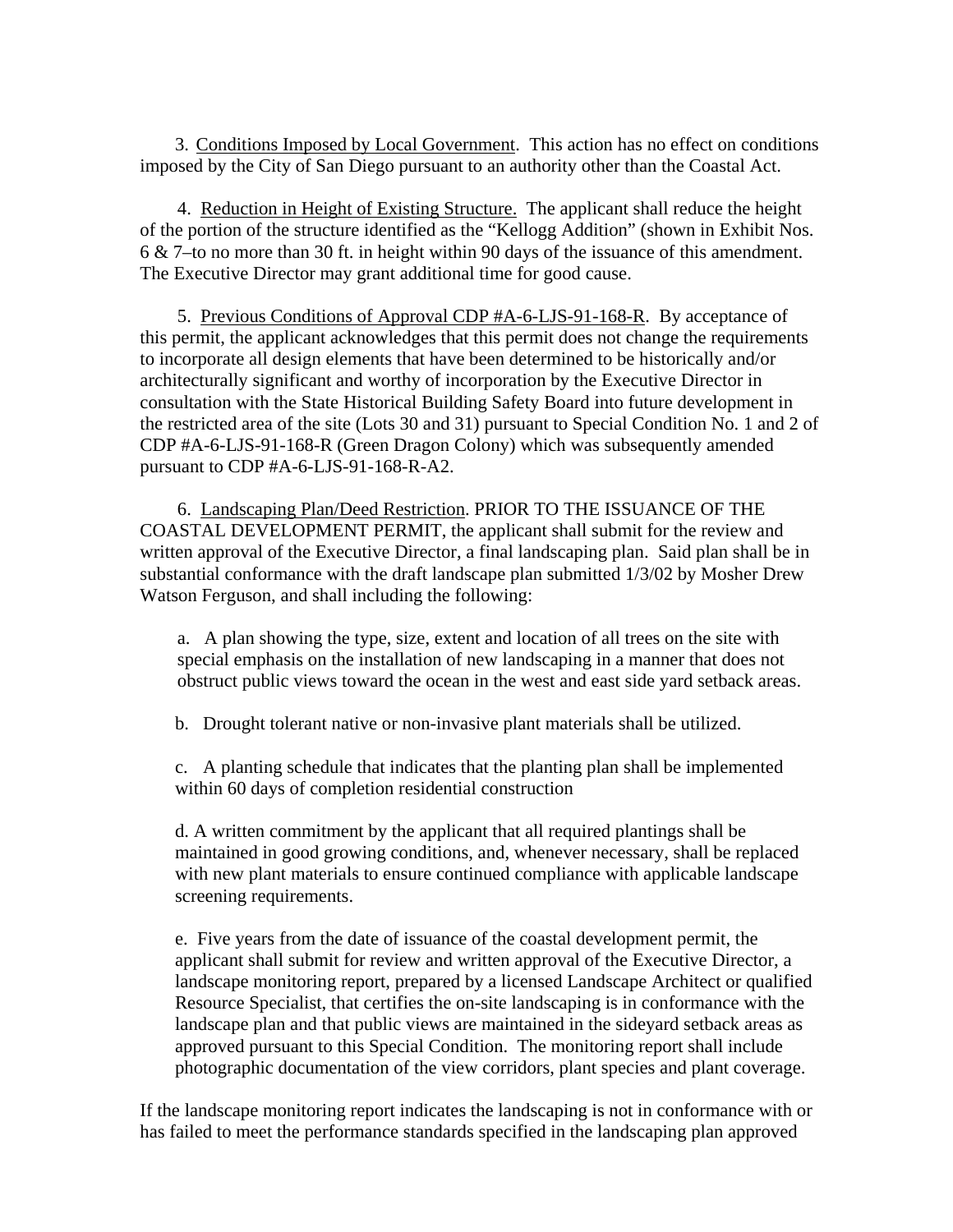pursuant to this permit, the applicant, or successors in interest, shall submit a revised or supplemental landscape plan for the review and written approval of the Executive Director. The revised landscaping plan must be prepared by a licensed Landscape Architect or Resource Specialist and shall specify measures to remediate those portions of the original plan that have failed or are not in conformance with the original approved plan.

The permittee shall undertake the development in accordance with the approved landscape plans. Any proposed changes to the approved landscape plans shall be reported to the Executive Director. No changes to the landscape plans shall occur without a Coastal Commission approved amendment to this coastal development permit unless the Executive Director determines that no amendment is legally required.

PRIOR TO ISSUANCE OF THE COASTAL DEVELOPMENT PERMIT, the applicant shall record a deed restriction, in a form and content acceptable to the Executive Director, that reflects the above requirements. The restriction shall provide that landscaping shall be implemented in accordance with Special Condition #5 and consistent with those plans approved with CDP #F8945-A2. The document shall run with the land for the life of the structures approved in this permit, binding all successors and assigns, and shall be recorded free of prior liens that the Executive Director determines may affect the enforceability of the restriction. This deed restriction shall not be removed or changed without a Coastal Commission-approved amendment to this coastal development permit.

 7. Sign Plan. PRIOR TO THE ISSUANCE OF THE COASTAL DEVELOPMENT PERMIT, the applicant shall submit to the Executive Director a plan for signage related to the vertical accessway and to the location of the off-site parking. The accessway signage shall consist of two monument or wall signs and shall clearly indicate the availability of the public vertical accessway for use by the public. The signs shall be placed near the subject stairway along both the Prospect Street and Coast Boulevard frontages of the site in a location visible to members of the public.

Additional signage shall also be installed on the Chart House restaurant site directing the public to the location of the off-site parking. Signage shall also be installed at the parking lot where the off-site parking is proposed to be located identifying the hours and use of the lot for Chart House patrons. All the above-described signage shall consist of monument or wall signs only. No tall, free-standing pole or roof signs shall be allowed. Said plans shall be subject to the review and written approval of the Executive Director.

The permittee shall undertake the development in accordance with the approved plans. Any proposed changes to the approved plans shall be reported to the Executive Director. No changes to the plans shall occur without a Coastal Commission approved amendment to this coastal development permit unless the Executive Director determines that no amendment is legally required.

8. Use of Outdoor Dining Area Near Front Entrance to Restaurant. The outdoor patio at the main entrance to the restaurant on Prospect Street may not be used as dining area. Any changes to the patio area for the serving of food and beverages shall require a Coastal Commission approved amendment to this coastal development permit unless the Executive Director determines that no amendment is legally required.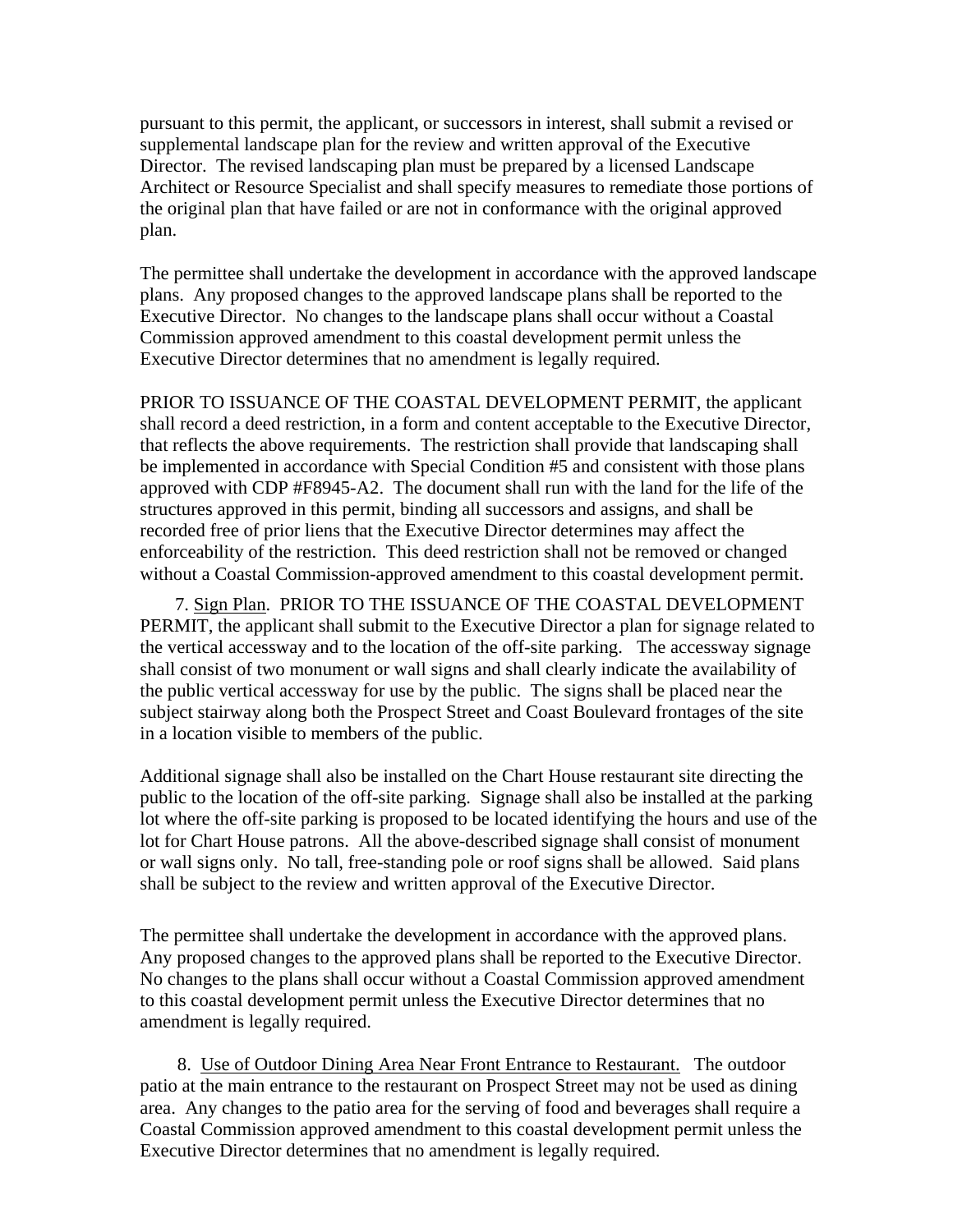9. Construction Staging/Storage. PRIOR TO THE ISSUANCE OF THE COASTAL DEVELOPMENT PERMIT, the applicant shall submit plans showing all locations which will be used as staging and storage areas for materials and equipment during the construction phase of this project. The staging/storage plan shall first be approved by the City of San Diego and submitted for review and written approval of the Executive Director. The plans shall also include the following provisions:

a. Use of public walkways and public parking areas, including on-street parking for the interim storage of materials and equipment shall not be permitted.

b. Care shall be taken during construction to assure that equipment and stored materials protect and preserve existing landscaping and structures on the site and adjacent properties.

The permittee shall undertake development in accordance with the approved staging/storage plans. Any proposed changes to the approved final plans shall be reported to the Executive Director. No changes to the approved final plans shall occur without an amendment to this coastal development permit unless the Executive Director determines that no amendment is legally required.

 10. Visual Access Corridor. Prior to occupancy of the proposed new additions to the restaurant, the applicant shall remove the gate and fencing west of the existing restaurant to provide a 7-foot wide visual access corridor across the subject site.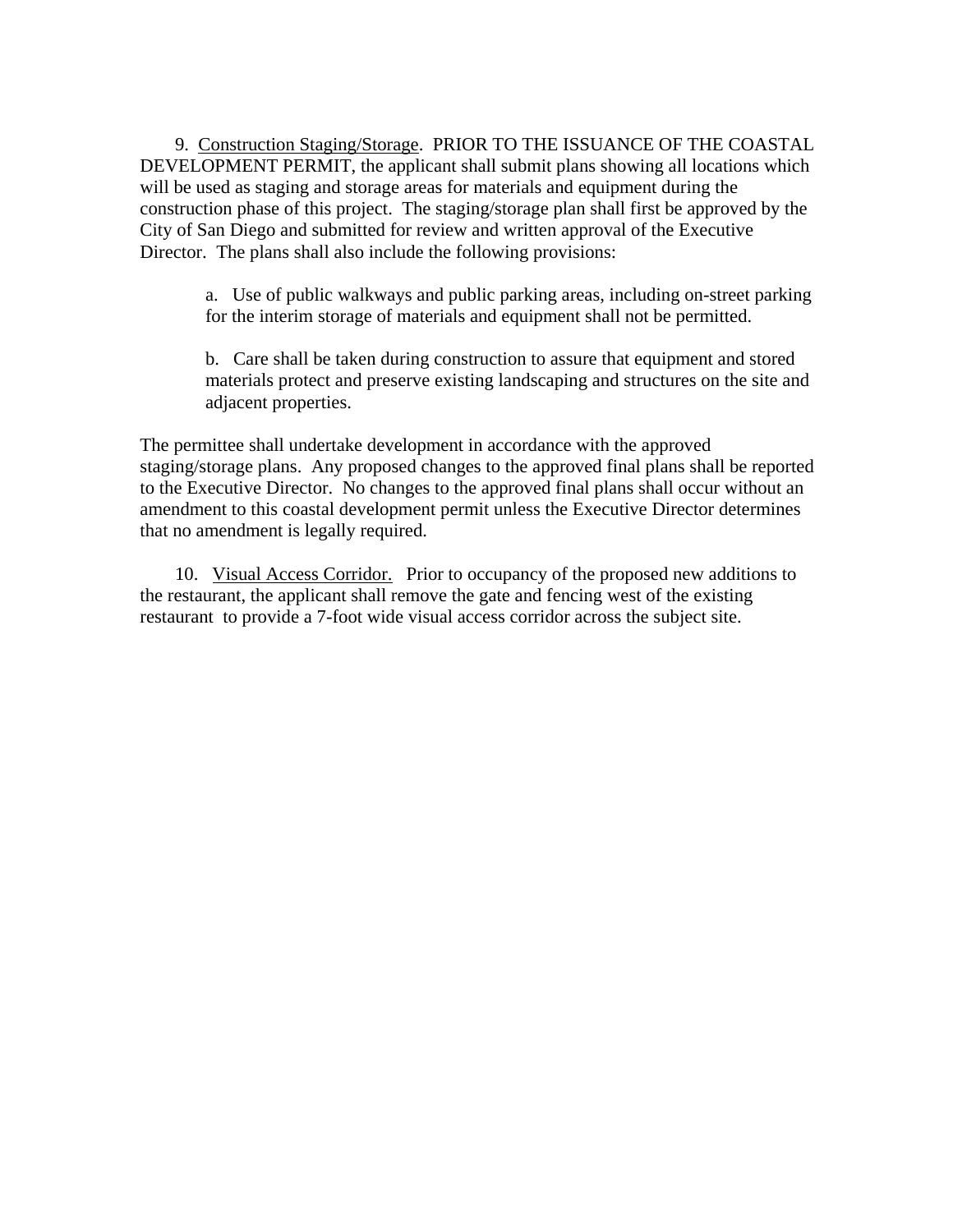## This page intentionally  $blank$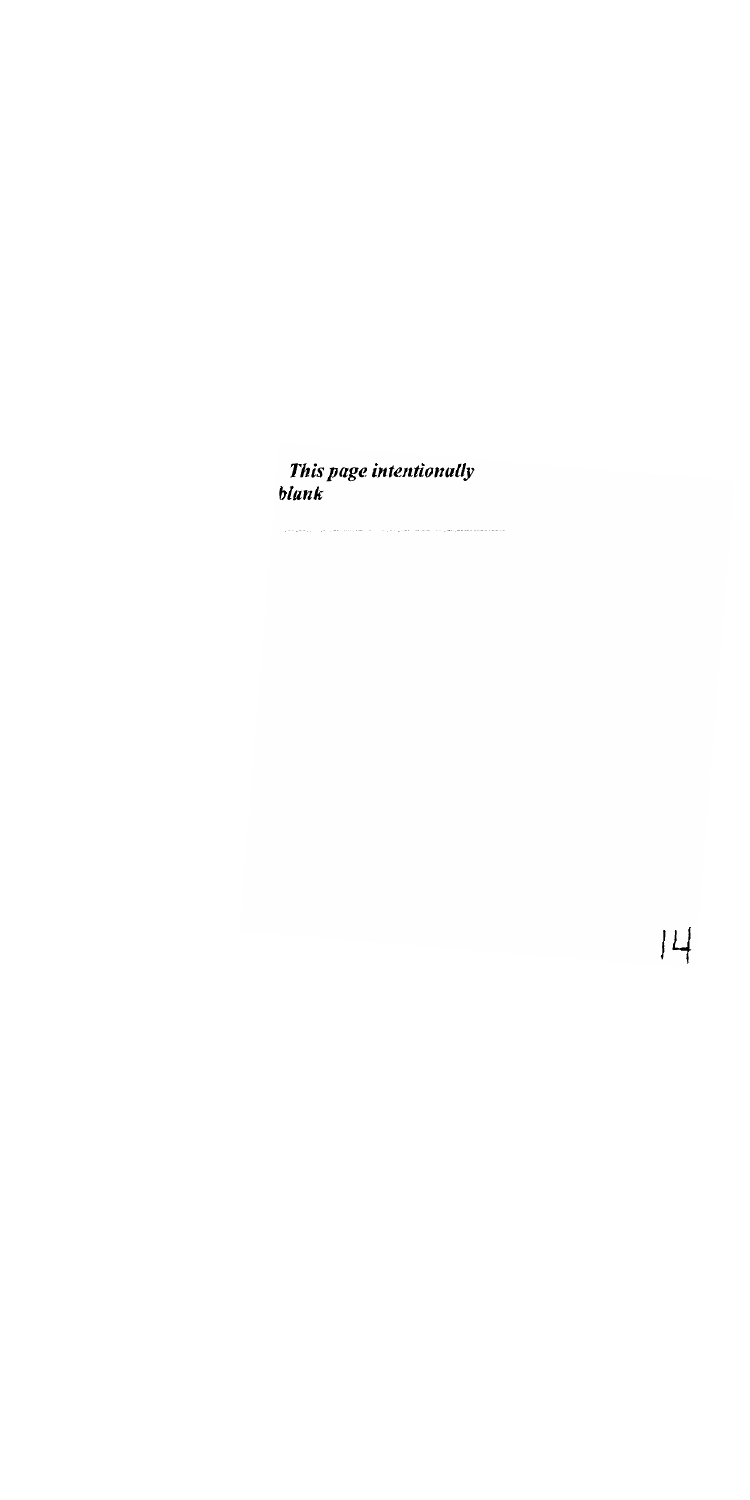<span id="page-6-0"></span>**CALIFORNIA COASTAL COMMISSION SAN DIEGO AREA 7575 METROPOLITAN DRIVE, SUITE 103 SAN DIEGO, CA 92108-4421 (619) 767-2370**





 **Staff Report:**  $10/13/11$ **<br>Hearing Date:**  $11/2-4/11$  Staff: M.Ahrens-SD **Staff Report:** 

#### AMENDMENT REQUEST STAFF REPORT AND PRELIMINARY RECOMMENDATION

|                          | Application No.: F8945-A3                                                                                                                                                                                                                                                                    |                             |
|--------------------------|----------------------------------------------------------------------------------------------------------------------------------------------------------------------------------------------------------------------------------------------------------------------------------------------|-----------------------------|
| Applicant:               | <b>Chart House Enterprises</b>                                                                                                                                                                                                                                                               | Agent: Brian Fish/Luce Ford |
| Original<br>Description: | Expansion of existing 3,566 sq. ft. restaurant into approximately 1,233 sq.<br>ft. area formerly occupied by retail dress shop. Total restaurant area is<br>approximately 4,799 sq. ft.                                                                                                      |                             |
| Proposed                 | Amendment: Convert an existing 710 sq. ft. roof area to outdoor dining space at an<br>existing 6,567 sq. ft. restaurant located on a .91 acre site. Also proposed is<br>the reservation of 4 additional off-site parking spaces in an existing<br>parking lot for the use of the restaurant. |                             |
| Site:                    | 1270 Prospect Street, La Jolla, San Diego, San Diego County.<br>APN 350-050-17                                                                                                                                                                                                               |                             |

#### Summary of Staff's Preliminary Recommendation:

The proposed project represents an amendment to a former coastal development permit for the use of an existing 710 sq. ft. roof area as an additional dining area for the existing Eddie V's restaurant. The subject restaurant was previously the site of the Chart House restaurant, which underwent significant renovation, expansion and reconstruction pursuant to F8945, F8945-A1 and F8945-A2.

Staff recommends that the Commission approve the proposed permit amendment subject to special conditions. The project raises concerns regarding views and the availability of parking for the subject restaurant since the existing restaurant does not currently include or have the ability to provide any on-site parking and is located within the downtown area of La Jolla, where parking is severely constrained. The proposed project is consistent with all previous special conditions and deed restrictions in effect on the subject site and will not expand the existing building footprint or height of the subject structure. The specific roof area proposed for use as an outdoor dining area is located on the westward side of the structure, views of which are blocked from Prospect Street by other taller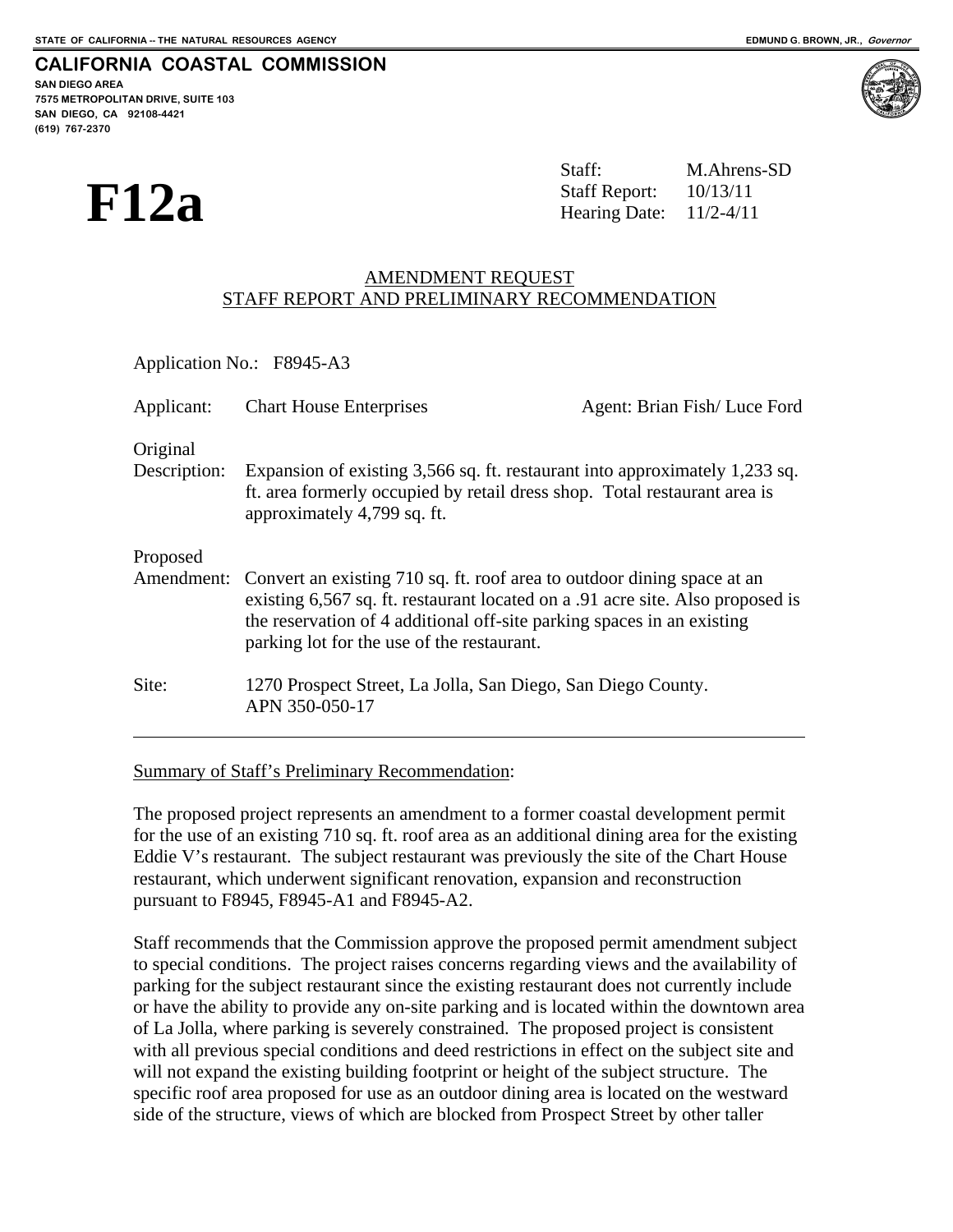portions of the existing restaurant. As such, the addition of tables, chairs and umbrellas to this area will not be visible from Prospect Street, when looking westward, and will not encroach into or obstruct any existing public ocean views. To reconcile any parking deficiencies resulting from the proposed dining area addition, the applicant is proposing to deed restrict the use of four (4) additional parking spaces in a parking structure located across the street from the subject restaurant. Posting of appropriate signage directing customers and members of the public that such additional parking is available across the street is required in front of the existing restaurant building.

To ensure that the additional 4 parking spaces are available for restaurant parking, staff is recommending Special Condition #2, which requires that the applicant record deed and lease restrictions for the required parking as well as provide a Joint Use Parking Agreement that conforms to the La Jolla PDO requirements for joint use parking for the provision of 4 off-site parking spaces approved by the City of San Diego Planning Director. Therefore, as conditioned, the staff has determined that the proposed project is consistent with the certified LCP.

\_\_\_\_\_\_\_\_\_\_\_\_\_\_\_\_\_\_\_\_\_\_\_\_\_\_\_\_\_\_\_\_\_\_\_\_\_\_\_\_\_\_\_\_\_\_\_\_\_\_\_\_\_\_\_\_\_\_\_\_\_\_\_\_\_\_\_\_\_\_\_\_

Standard of Review: Certified City of San Diego Local Coastal Program.

Substantive File Documents: Certified La Jolla Planned District Ordinance; Certified La Jolla-La Jolla Shores LCP Addendum Land Use Plan; City of San Diego CDP/SCR/LJPD #98-0755 – approved 5/2/00; City of San Diego Manager's Report dated 3/21/00; City of San Diego Memorandum to City Council dated 4/21/00; Mitigated Negative Declaration LDR No. 98-0755 dated 11/16/99; Historical Assessment of the Chart House Restaurant/Wahnfried Building by Scott Moomjian, M.S., J.D. and Dr. Ray Brandes in consultation with Marie Burke Lia, Attorney at Law – Revised June, 1999; Stall Vacancy Counts for downtown La Jolla by Ace Parking dated July 9, 2001; CCC CDP#s F8945, F8945-A1 and A2, F99655 and #A-93-81.

#### I. PRELIMINARY STAFF RECOMMENDATION:

l

The staff recommends the Commission adopt the following resolution:

**MOTION:** *I move that the Commission approve the proposed amendment to Coastal Development Permit No. F8945 pursuant to the staff recommendation.*

#### **STAFF RECOMMENDATION OF APPROVAL:**

Staff recommends a **YES** vote. Passage of this motion will result in approval of the amendment as conditioned and adoption of the following resolution and findings. The motion passes only by affirmative vote of a majority of the Commissioners present.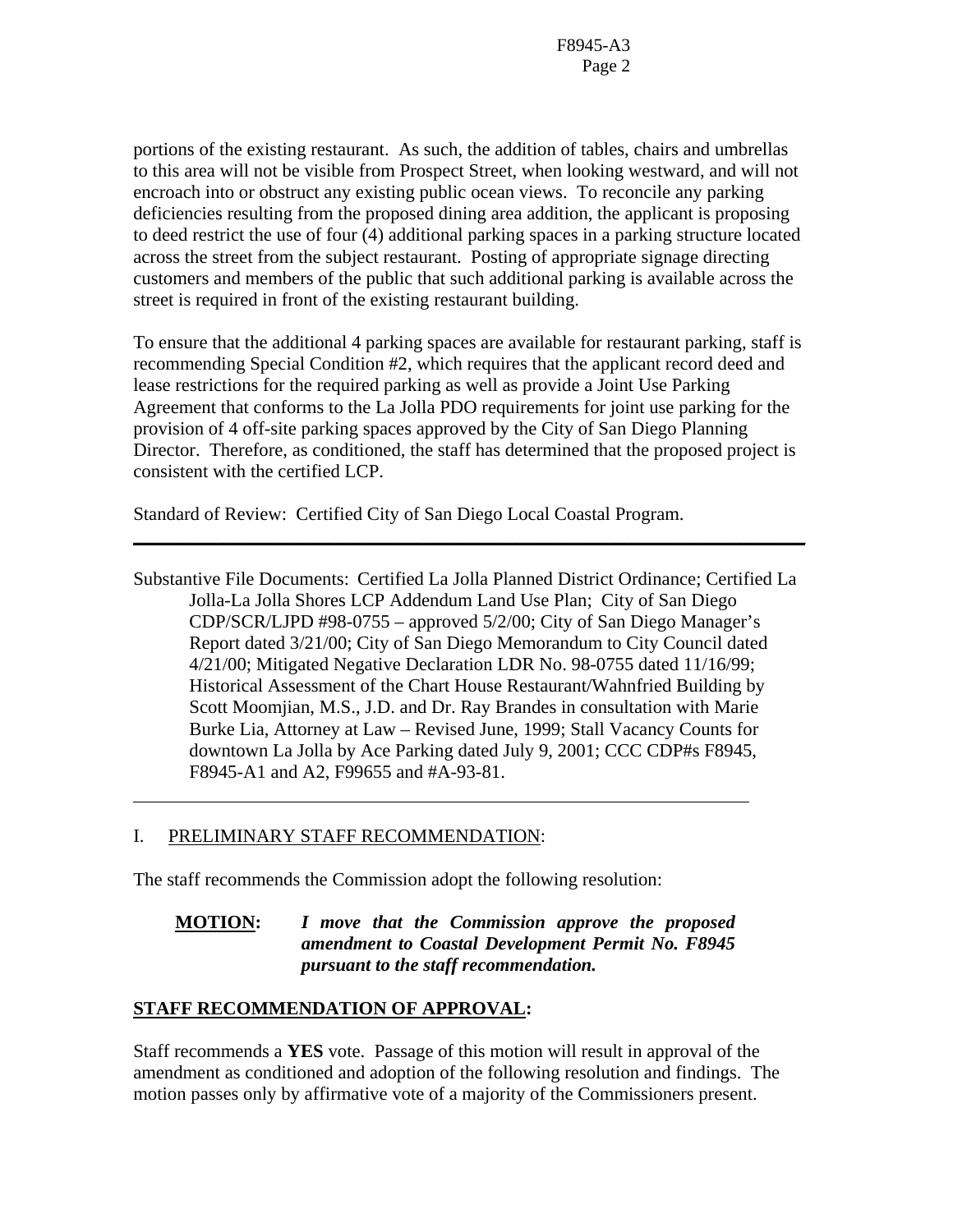#### **RESOLUTION TO APPROVE A PERMIT AMENDMENT:**

The Commission hereby approves the coastal development permit amendment on the ground that the development as amended and subject to conditions, will be in conformity with the policies of the certified LCP. Approval of the permit amendment complies with the California Environmental Quality Act because either 1) feasible mitigation measures and/or alternatives have been incorporated to substantially lessen any significant adverse effects of the amended development on the environment, or 2) there are no feasible mitigation measures or alternatives that would substantially lessen any significant adverse

II. Standard Conditions.

See attached page.

#### III. Special Conditions.

The permit is subject to the following conditions:

#### 1. Off-Site Parking. **PRIOR TO ISSUANCE OF THE COASTAL**

**DEVELOPMENT PERMIT AMENDMENT**, the applicant shall submit to the Executive Director for review and written approval, a La Jolla Planned District Joint Use Parking Agreement that conforms to the La Jolla PDO requirements for joint use parking for the provision of 4 off-site parking spaces approved by the City of San Diego Planning Director. Said parking agreement shall provide that the proposed off-site parking spaces are located within ¼ mile of Eddie V's restaurant, are provided exclusively for use by Eddie V's restaurant during hours of operation (applicant must demonstrate the proposed off-site parking spaces are not currently required for any other use or business), and include the recordation of deed and lease restrictions on both sites (Eddie V's site and off-site parking site) documenting the reservation of the required parking spaces.

#### **PRIOR TO ISSUANCE OF THE COASTAL DEVELOPMENT PERMIT**

**AMENDMENT**, the applicant and the landowners of the Eddie V's site and the parking garage site shall execute and record deed and lease restrictions in a form and content acceptable to the Executive Director, documenting the reservation of four additional offsite parking spaces, as required by the terms of this condition. The deed and lease restrictions shall include a legal description of the entire parcels. The deed and lease restrictions shall run with the land, binding all successors and assigns, and shall be recorded free of prior liens that the Executive Director determines may affect the enforceability of the restrictions. These deed and lease restrictions shall not be removed or changed without a Commission amendment to this coastal development permit.

 2. Sign Plan. **PRIOR TO THE ISSUANCE OF THE COASTAL DEVELOPMENT PERMIT AMENDMENT**, the applicant shall submit to the Executive Director a plan for signage related to the location of the off-site parking. Signage shall be installed on the Eddie V's restaurant site directing the public to the location of the off-site parking. Signage shall also be installed at the parking lot where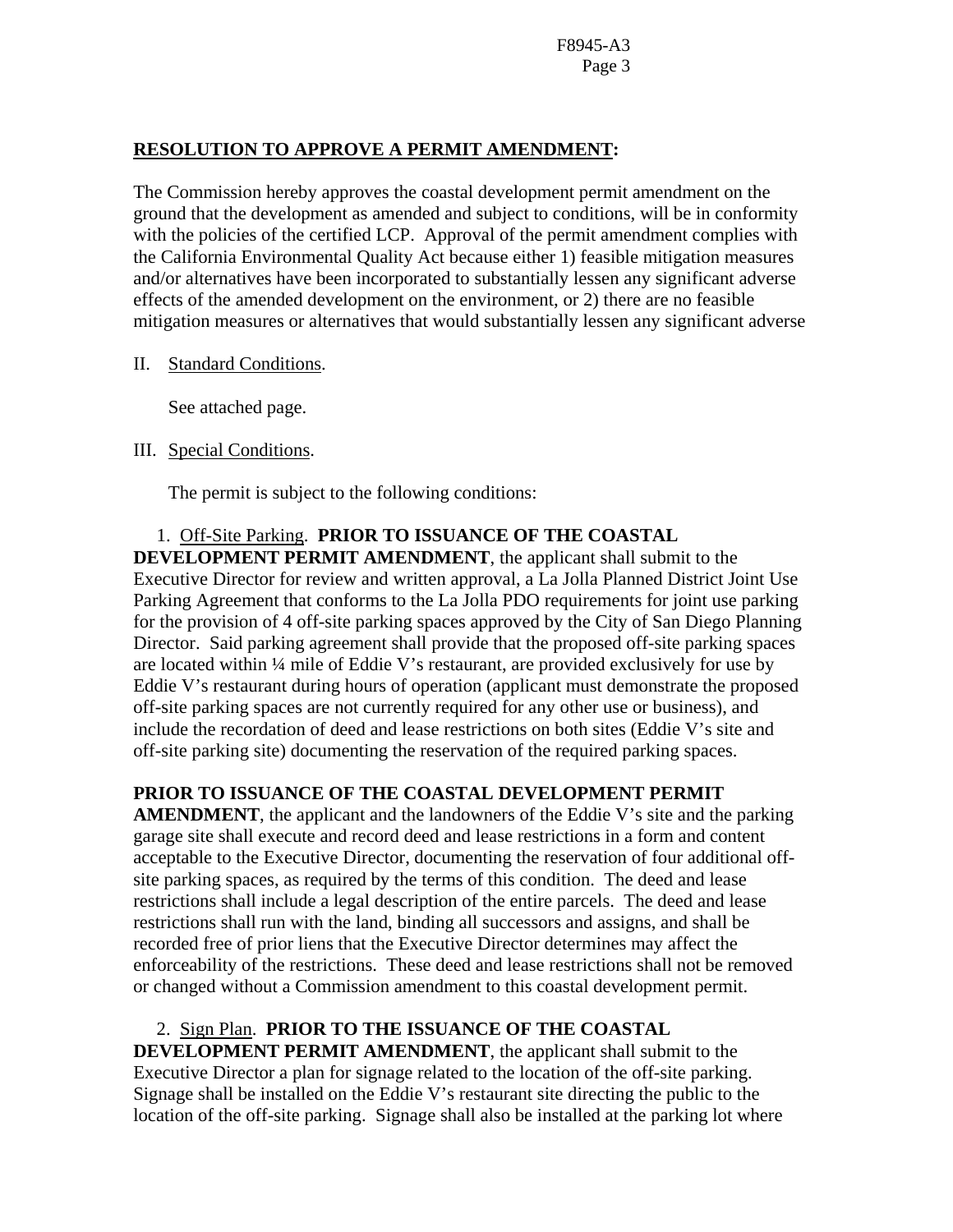the off-site parking is proposed to be located identifying the hours and use of the lot for Eddie V's patrons. All the above-described signage shall consist of monument or wall signs only. No tall, free-standing pole or roof signs shall be allowed. Said plans shall be subject to the review and written approval of the Executive Director.

The permittee shall undertake the development in accordance with the approved plans. Any proposed changes to the approved plans shall be reported to the Executive Director. No changes to the plans shall occur without a Coastal Commission approved amendment to this coastal development permit unless the Executive Director determines that no amendment is legally required.

 3. Prior Conditions of Approval. All prior conditions of approval of coastal development permit #F8945, F8945-A1 and F8945-A2, not specifically revised herein, shall remain in full force and effect.

#### IV. Findings and Declarations.

The Commission finds and declares as follows:

 1. Amendment Description/Permit History. The proposed amendment consists of the conversion of an existing 710 sq. ft. roof area to outdoor dining space to be utilized by the existing Eddie V's restaurant. The existing restaurant was renovated and constructed pursuant to CDP Nos. F8945, F8945-A1 and F8945-A2, which included special conditions regarding the parking requirements for the restaurant, deed restrictions, signage for parking and an adjacent public access stairway, landscaping, and construction staging and storing. Currently the subject restaurant provides 6,567sq. ft. of dining area and 23 off-site parking spaces in a nearby parking garage, in compliance with the Special Conditions of CDP Nos. F8945-A1 and A2. The proposed 710 sq. ft. addition of outdoor dining area would require 3.55 parking spaces to be found consistent with the La Jolla PDO, which stipulates that one space per each 200 sq. ft. of gross floor area must be provided for restaurant uses (including outdoor dining). As such, the applicant is proposing to provide 4 off site parking spaces that will be available to the public during the restaurant's hours of operation pursuant to a deed restriction as well as a La Jolla Planned District Joint Use Parking Agreement.

The subject restaurant is located on a sloping site that consists of three lots (Lots 30-32) which are bounded by Prospect Street to the southeast and Coast Boulevard to the northwest. The Eddie V's restaurant is within 300 feet of the coast. The restaurant is largely situated on Lot 32 with a portion of the restaurant extending towards the south onto Lot 31 of the site. The Green Dragon Colony previously existed at the far northern portions of Lots 30 and 31 of the subject site. This part of the subject site currently remains vacant and undeveloped. Coast Boulevard is the first public road in the area. Due to the configuration of the coastal bluffs and shoreline in this area, the ocean is northwest of the subject site. The site is located in the commercial core area ("village") of downtown La Jolla in the City of San Diego, which is a major visitor destination point. The site contains retail and restaurant leaseholds. The subject restaurant fronts on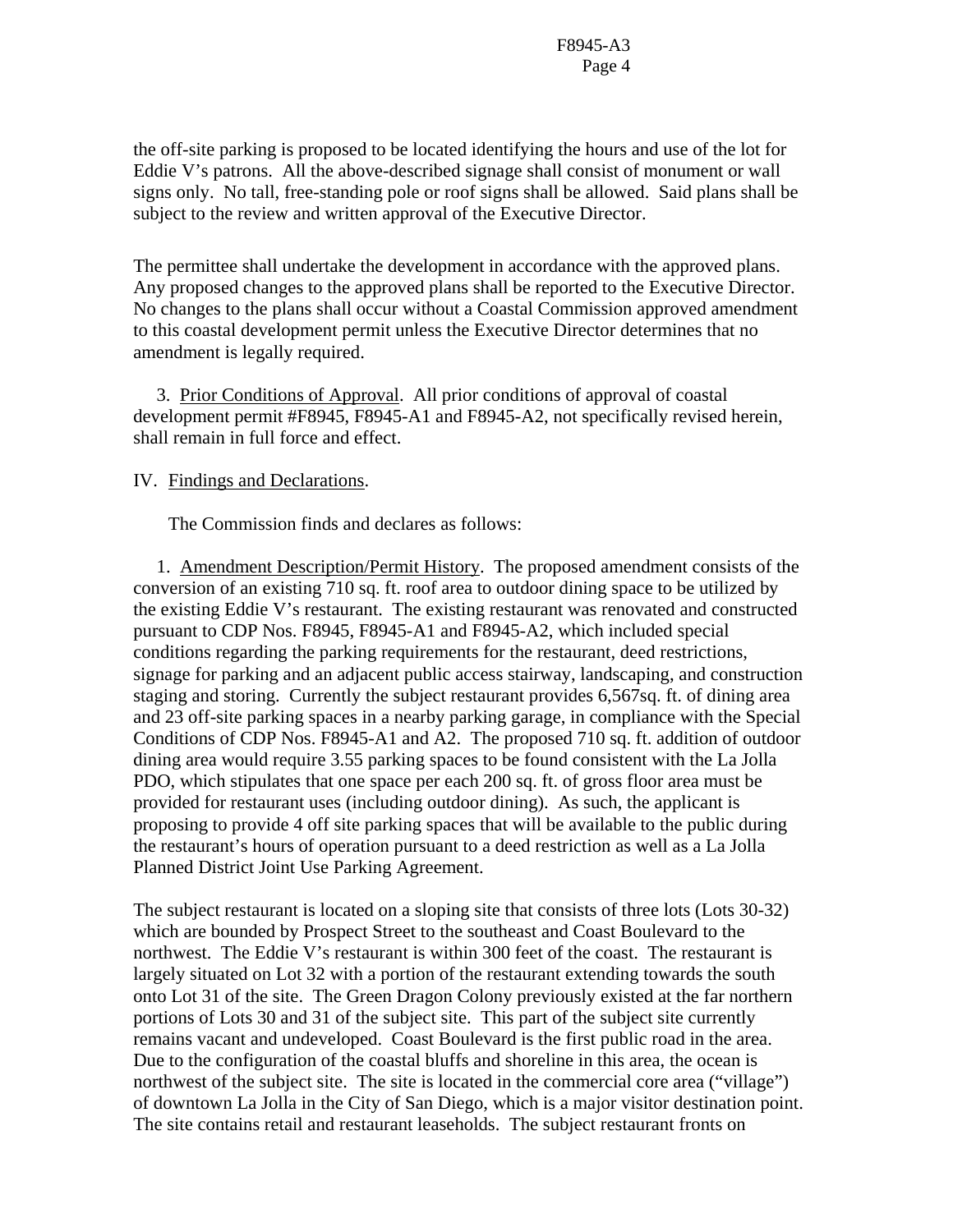Prospect Street and overlooks Ellen Scripps Browning Park, La Jolla Cove, La Jolla Caves and Goldfish Point to the west. The restaurant is a split-level structure (three levels) with its upper level fronting on Prospect Street. Additional retail shops are located at a lower level.

In 1981, the Regional Commission approved CDP application #F9655 for the replacement of a portion of the restaurant (1,233 sq. ft.) that was destroyed by a fire and a 391 sq. ft. addition. Because the proposed expansion exceeded the square footage of the destroyed portion of the restaurant by more than 10%, the replacement and addition did not qualify for an exemption from permitting requirements pursuant to Section  $30610(g)$ of the Coastal Act. That permit was subsequently appealed by the Sierra Club and the project was approved pursuant to CDP application #A-93-81 in May, 1981. However, because the applicant did not comply with the prior to issuance conditions of the permit, the permit was not issued and subsequently expired.

Pursuant to CDP #F8945, a 1,233 sq. ft. addition was permitted to the then existing 3,566 sq. ft. two-level restaurant for a total floor area of 4,799 sq. ft. No parking was required because the expansion did not result in a significant increase in intensity of use of the site. The Commission found that the existing restaurant (prior to the expansion) contained 31 tables for dining and cocktails. After the proposed expansion, the restaurant would have 33 tables. In addition, because the Chart House was only proposing to be open in the evening hours after 5:30 PM, the Commission found that the parking supply in the area was adequate to accommodate both restaurant patrons and visitors to the coast.

CDP amendment Nos. F8945-A1 and F8945-A2 were submitted simultaneously in 2002 to address unpermitted development that had occurred as well as to provide for improvements to the available public parking supply for the subject restaurant. F8945- A1 was for after-the-fact approval of 1,768 sq. ft. additions to the three-level restaurant and a reduction in height to 30 feet (of a small area of the addition) and reservation of 9 off-site parking spaces in an existing parking lot for the use of the restaurant. F8945-A2 involved an amendment to permit 2,760 sq. ft. of additional floor area to the existing restaurant, resulting in a total square footage of 9,327 sq. ft. (including restaurant and retail space). As part of F8945-A2 the applicant submitted a deed restriction stipulating that a public vertical accessway along the east side of the site would remain open to the public and that 14 off-site parking spaces for the proposed new addition would be provided in a parking garage across the street. The proposed addition to the restaurant was at its southeastern side at the main level. F8945-A2 also allowed for construction of a 535 sq. ft. dining deck at the western portion of the main level of the restaurant and a 724 sq. ft. outdoor dining deck at the upper level of the restaurant. After the proposed rehabilitation, remodel and additions, the restaurant currently exists as a three-level structure with dining on two levels. The proposed permit amendment would covert 710 sq. ft. of roof area into outdoor dining area that was not previously authorized in F8945- A1 or F8945-A2.

The City of San Diego has a certified LCP and has been issuing coastal development permits in La Jolla since 1988. However, because the subject application is an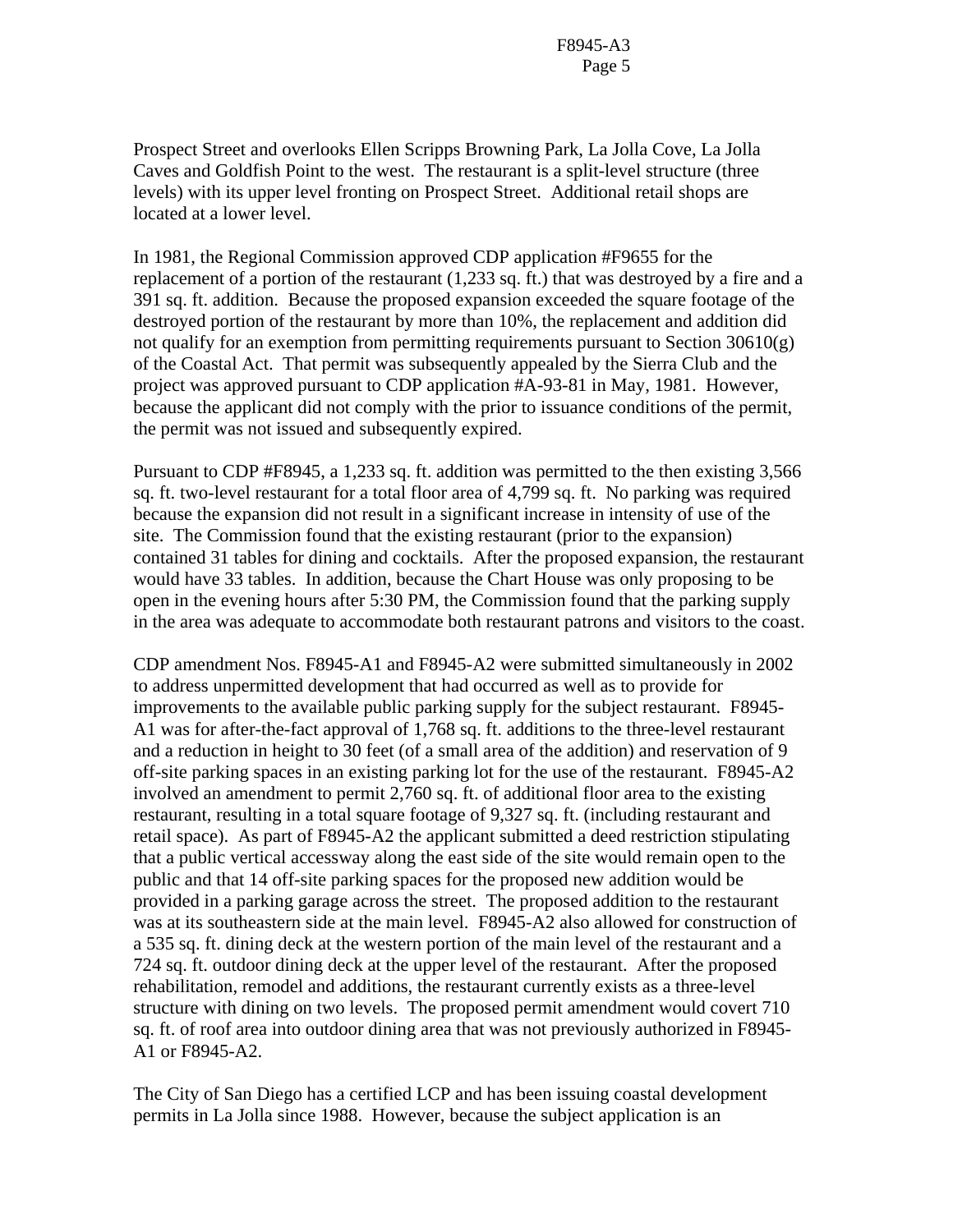amendment to a Coastal Commission-issued CDP, the Commission has jurisdiction over the proposed amendment. The standard of review is the certified La Jolla-La Jolla Shores LCP Land Use Plan Addendum, the La Jolla Planned District Ordinance and the certified Land Development Code.

 2. Parking. The certified La Jolla-La Jolla Shores LCP states, "a key component of adequate access is maintenance of existing facilities, including stairways, pathways, and parking areas." The La Jolla PDO contains detailed requirements concerning the provision of parking. The Commission acknowledges that based on past Commission action on coastal development permits that were reviewed and approved by the Commission before the City's LCP was certified, that parking shortages and traffic circulation congestion were well documented in the downtown La Jolla area. The area continues to be a highly popular tourist and visitor-destination area and parking is at a peak demand. Currently, there are no on-site off-street parking spaces provided for the restaurant nor is there any room on the subject site to provide such spaces. The structure that houses the restaurant was constructed in 1904 and the restaurant has not had any onsite off-street parking since it opened in this structure. As noted earlier, the site consists of several retail/office/restaurant structures and when the Commission approved F8945 for the 1,233 sq. ft. addition, no additional parking was required. However, with the subsequent two amendments, the Commission required that a total of 23 parking spaces be provided. Consistent with the certified LCP, because there is no ability to provide those spaces on site, the Commission allowed the applicant to satisfy this requirement by provided the spaces off-site in a nearby parking garage.

The applicant proposes 4 off-site parking spaces to accommodate the proposed 710 sq. ft. outdoor dining area addition, consistent with the requirements of the certified La Jolla PDO. The PDO provides that one space per each 200 sq. ft of gross floor area must be provided for restaurant uses. At this ratio, the 710 sq. ft. addition would require 3.55 spaces (rounded up to 4). The applicant is proposing 4 off-site parking spaces consistent with these requirements. The La Jolla PDO permits off-site joint use parking subject to a Special Use Permit provided that the multiple uses of the parking spaces do not conflict with individual parking needs, that the parking facilities are located within a quarter mile (approximately 1,300 feet) radius of the project site and that a La Jolla Planned District Joint Use Parking Agreement application is submitted to the Planning Director.

The proposed off-site parking is located in a below grade parking garage facility located at 1299 Prospect Street, across the street from the subject restaurant. (Nine spaces are provided for F8945-A1 and 14 spaces are provided under F8945-A2). The applicant has submitted calculations for the hourly usage of the off-site parking garage that indicate the availability of 4 extra parking spaces to accommodate restaurant parking during hours of operation. The proposed off-site parking will be exclusively reserved for the Eddie V's restaurant during its hours of operation.

The supply of parking in the downtown area of La Jolla is very limited and there may never be sufficient parking to meet the demands of those who would like to park there, including coastal visitors and patrons of the retail establishments in this nearshore area.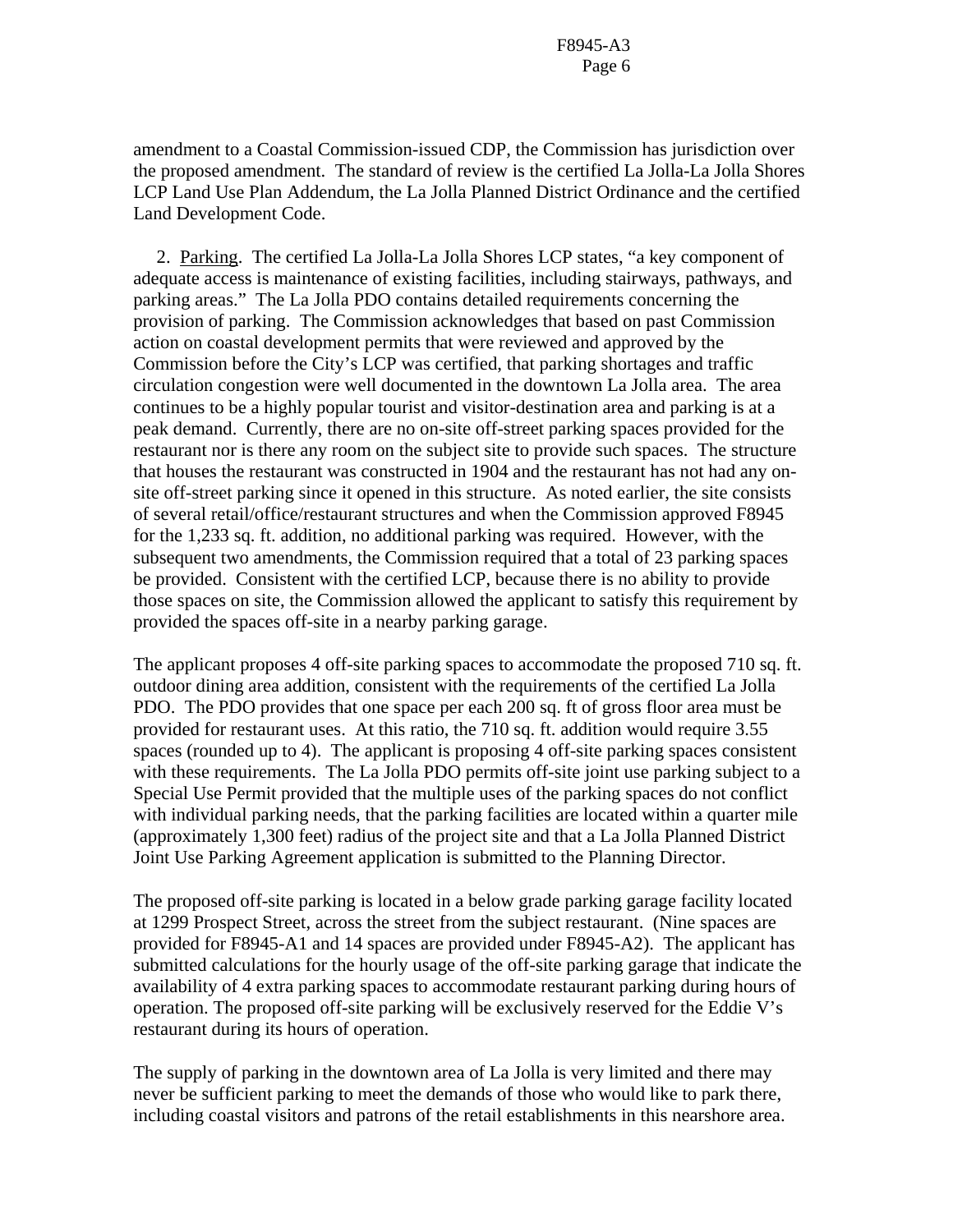Off-site parking is limited and often only available during the evening hours and on weekends when it does not conflict with the needs for daytime businesses and offices in the area. However, in this particular case, with the provision of 4 off-site parking spaces dedicated to serving the patrons of Eddie V's, no impacts on public access and traffic circulation in the downtown area of La Jolla are expected to occur as a result of the proposed development.

The Commission acknowledges that in this particular case, with the provision of 4 offsite parking spaces, the parking requirements for the outdoor dining area addition will be provided. To assure this occurs, the Commission is requiring through Special Condition #1, that the applicant comply with the requirements of the La Jolla Planned District Ordinance for the provision of 4 off-site parking spaces and that such parking be secured through a Planned District Joint Use Parking Agreement. In addition, this condition requires that the approved parking agreement provide that the proposed off-site parking spaces are located within 1/4 mile of the subject restaurant, are provided exclusively for use by the subject restaurant building and not currently required for any other use or business and include the recordation of deed and lease restrictions on both sites documenting the reservation of the required parking spaces. Only as conditioned, can the proposed development be found consistent with the certified LCP.

 3. Heritage vs. Historic Structure. The subject restaurant structure has been designated as a "Heritage Structure" as provided in the LCP. Section 103.1203(B)(17) of the La Jolla PDO defines a heritage structure as:

A heritage structure shall be defined as any building or structure which is found by the City of San Diego Historical Sites Board as worthy of preservation.

Specifically, the City of San Diego Historical Sites Board (HSB) concluded in 1996 that the Chart House (now Eddie V's restaurant) was a heritage structure, finding that as one of the structures designed by architect Robert Mosher at the Green Dragon Colony site, it is: "an integral part of a neighborhood development style; an important 'part of the scene' or urban development; and …worthy of preservation". The certified LCP does not limit or prohibit changes to existing heritage structures. The certified LCP allows for changes to such structures provided that those portions and features of historic, architectural and cultural significance are maintained. The HSB endorsed the proposed locations and designs of all historic features, and required that a visual display of the history of the site be provided to educate the public to the site's history. The HSB also required the reconstruction of an original Wahnfried interior fireplace with mantle and several other design measures associated with its heritage structure status.

Through the previous amendments, the applicant was also required to retain and restore some of the existing historical resources within the restaurant building, such as the historical stone fireplace built with the original construction of the historic structure as well as some of the historic wooden ceiling beams. These historical building elements are located on the main floor level of the subject restaurant, some distance away from the roof area proposed for outdoor dining and are not affected by the proposed added dining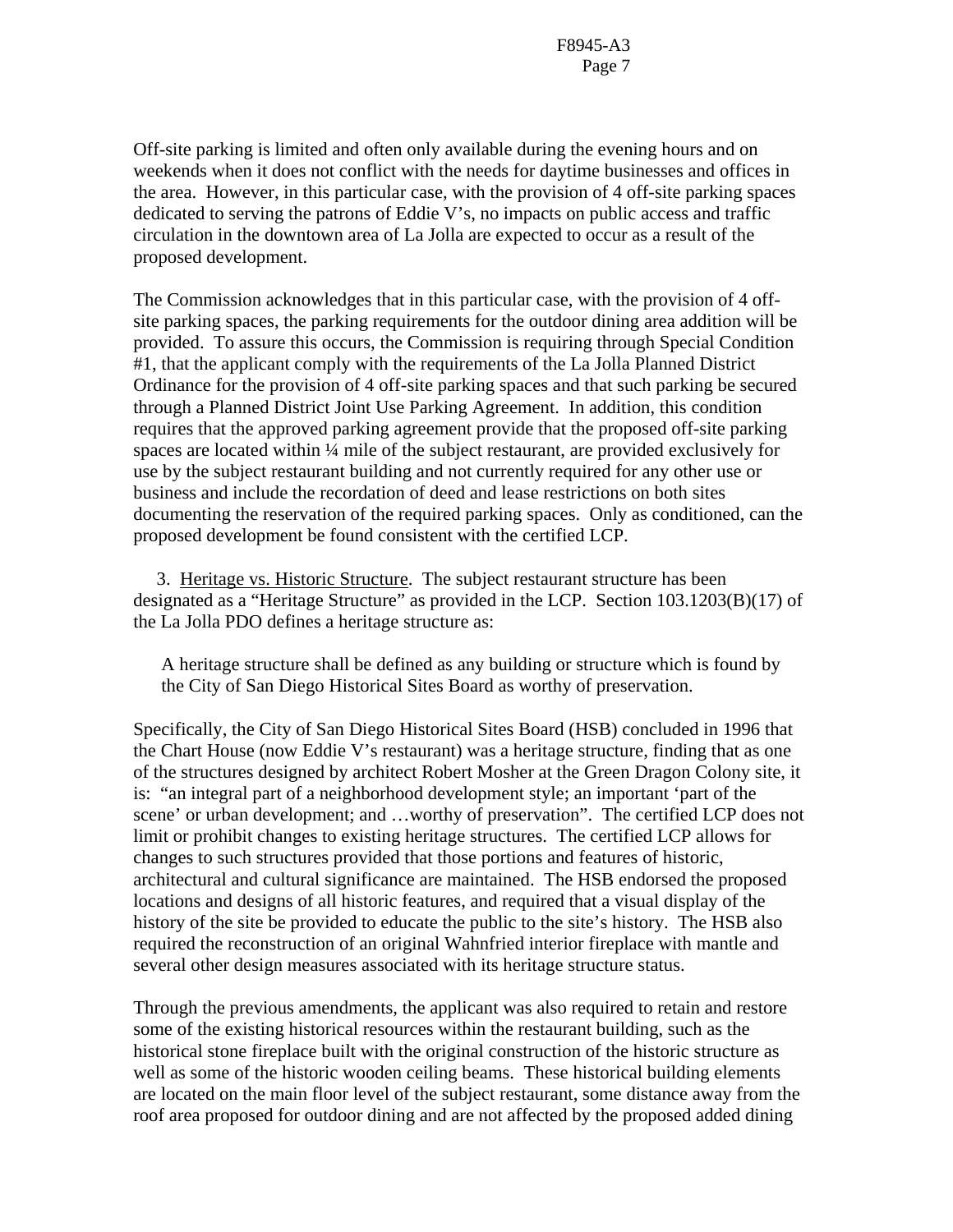area. As such, the use of the existing 710 sq. ft. roof area for outdoor dining will not have any impact on the integrity or maintenance of the existing historical resources on site.

 4. Public Views. The certified PDO requires that visual access be provided in connection with the proposed development. Specifically, Section 103.1206 F.1. of the La Jolla PDO states the following:

 In Subareas 1A, 5A and 6A on the seaward side of Prospect Street, in order to provide for visual access corridors to the ocean, buildings shall be located so that the major axis of the structure will generally be at a right angle to the shoreline. An open visual access corridor of ten percent of the lot width shall be maintained open to the sky and free from all visual obstructions from the front property line to the rear property line of the project.

Refuse collection and loading areas shall not be located in any way that interferes into the visual access corridor. (see Appendix B).

Furthermore, the certified La-La Jolla Shores LCP Addendum contains the following applicable provisions, as well:

#### B. 1) Urban Design

 In this section, several urban design guidelines have been developed for general application to the entire core of La Jolla including, commercial areas, and where applicable, the adjacent R-3 residential areas. These guidelines will be used as the basis for the development of a design overlay zone or planned district as discussed in the section on implementation.

#### Guidelines

- (1) The Natural Environment
- Structures should be designed to incorporate views of La Jolla's natural scenic amenities—especially the ocean, shoreline, and hillsides. Developments in prime view locations which are insensitive to such opportunities, diminish visual access and compromise the natural character of the community. Large windows, observation areas, outdoor patios, decks, interior courtyards, elevated walkways, and other design features can be used to enhance visual access and increase the public's enjoyment of the coast…. [Emphasis added] (p. 120)

The subject 30 ft. high restaurant is located on the upper portion of the subject site fronting Prospect Street, and currently blocks the majority of public ocean views that could be available to the public when looking seaward from Prospect Street. The subject upper deck will be constructed along the seaward side of the restaurant and is separated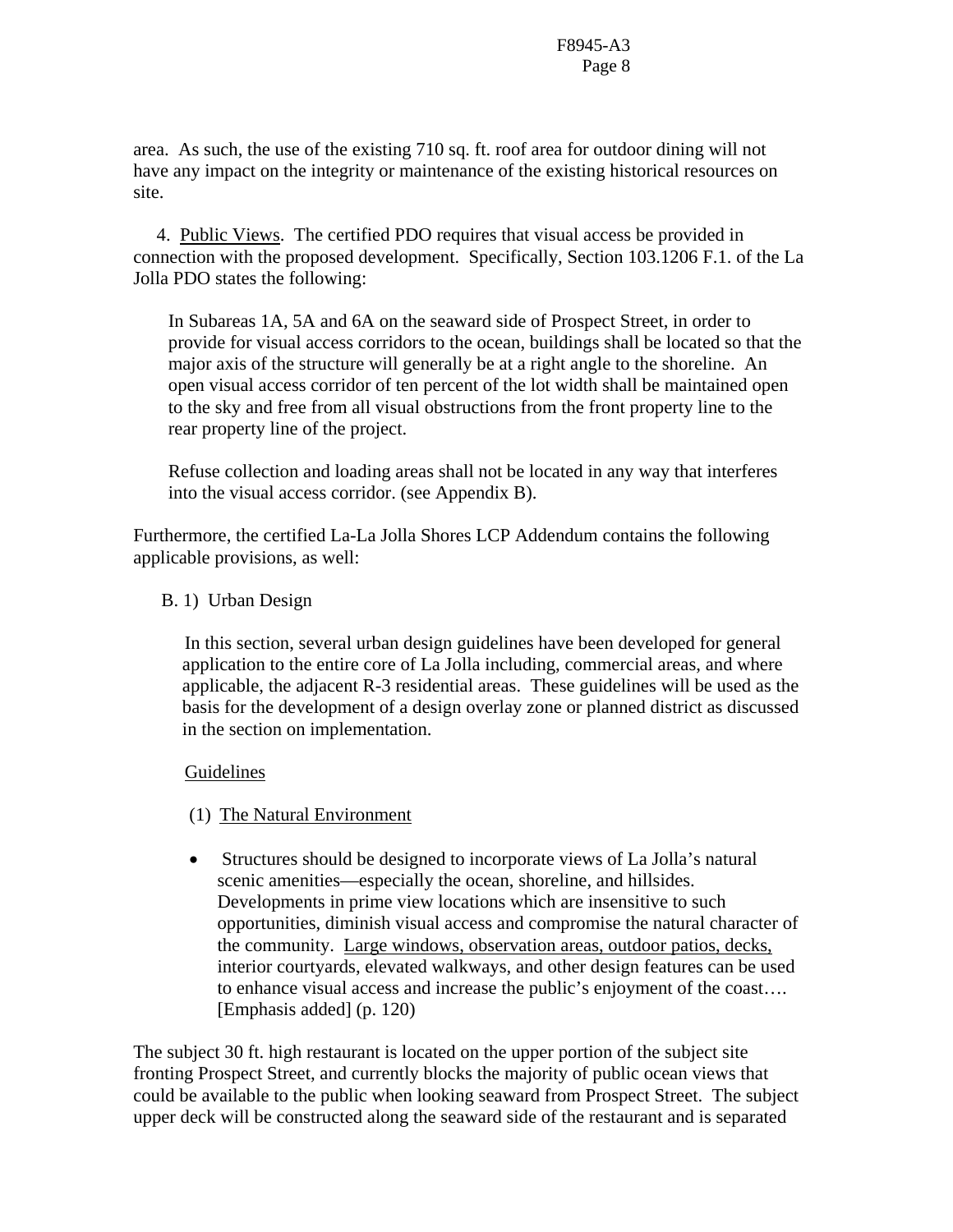from Prospect Street by existing portions of the building. The upper deck does not extend into any identified public view sheds, nor is it visible from Prospect Street. Public ocean views are currently available on the subject site from a public stairway extending down from Prospect Street, as well as from a public viewpoint adjacent to the subject building. The bulk and height of the existing structure is already obstructing public ocean views to the extent that the use of the subject upper deck area for dining will not result in any obstruction or impediment to the availability of public ocean views in this area of La Jolla. Thus, the Commission finds that the proposed development will not result in any adverse impacts to visual resources or public views, consistent with the visual resource policies of the certified LCP.

 5. Public Access. The certified LCP protects physical access to the beach and ocean. The subject site is not between the first public road and the sea; however, it is located within 300 feet of the coastal bluffs. The La Jolla-La Jolla Shores LCP Addendum contains the following policies addressing protection of public access:

 "La Jolla's relationship to the sea should be maintained. Existing physical and visual access to the shoreline and ocean should be protected and improved." (p. 9)

 New development should not prevent or unduly restrict access to beaches or other recreational areas" (p. 10)

 The maximum use and enjoyment of La Jolla's shoreline is dependent upon adequate public access. Major recreational areas include La Jolla Shores Beach, Ellen Scripps Park, Coast Boulevard Park, ….(p. 11)

The Commission finds that it is important to retain whatever vertical access presently exists in this location as the policies of the certified LCP call for the protection and improvement of existing physical access. There is a walkway/existing stairway on the subject site that leads from Prospect Street to Coast Boulevard along the east side of the existing restaurant which has been used for several years. As part of CDP Amendment Nos. F8945-A1 and A-2, the applicant was required to deed restrict the aforementioned stairway as a 5-foot wide vertical accessway and make it available for public use from 8 A.M. to sunset daily. The stairway is parallel to another stairway on the property immediately to the east known as Coast Walk. The Commission finds that retention of the stairway on the subject site for vertical access is important because the certified LCP calls for enhancing public access opportunities. The proposed dinning deck addition on the roof will have no impact on the continued provision of access for the public on this stairway. As such, the proposed project is consistent with the certified LCP.

 6. No Waiver of Violation. Special Condition #6 of CDP amendment #F8945-A2 required the applicant to install signage on the subject restaurant site directing the public to the location of off-site parking. Signage was also required to be installed at the parking garage where the restaurant's off-site parking is provided identifying the hours and use of the lot for the restaurant's patrons. Currently there are no parking signs or any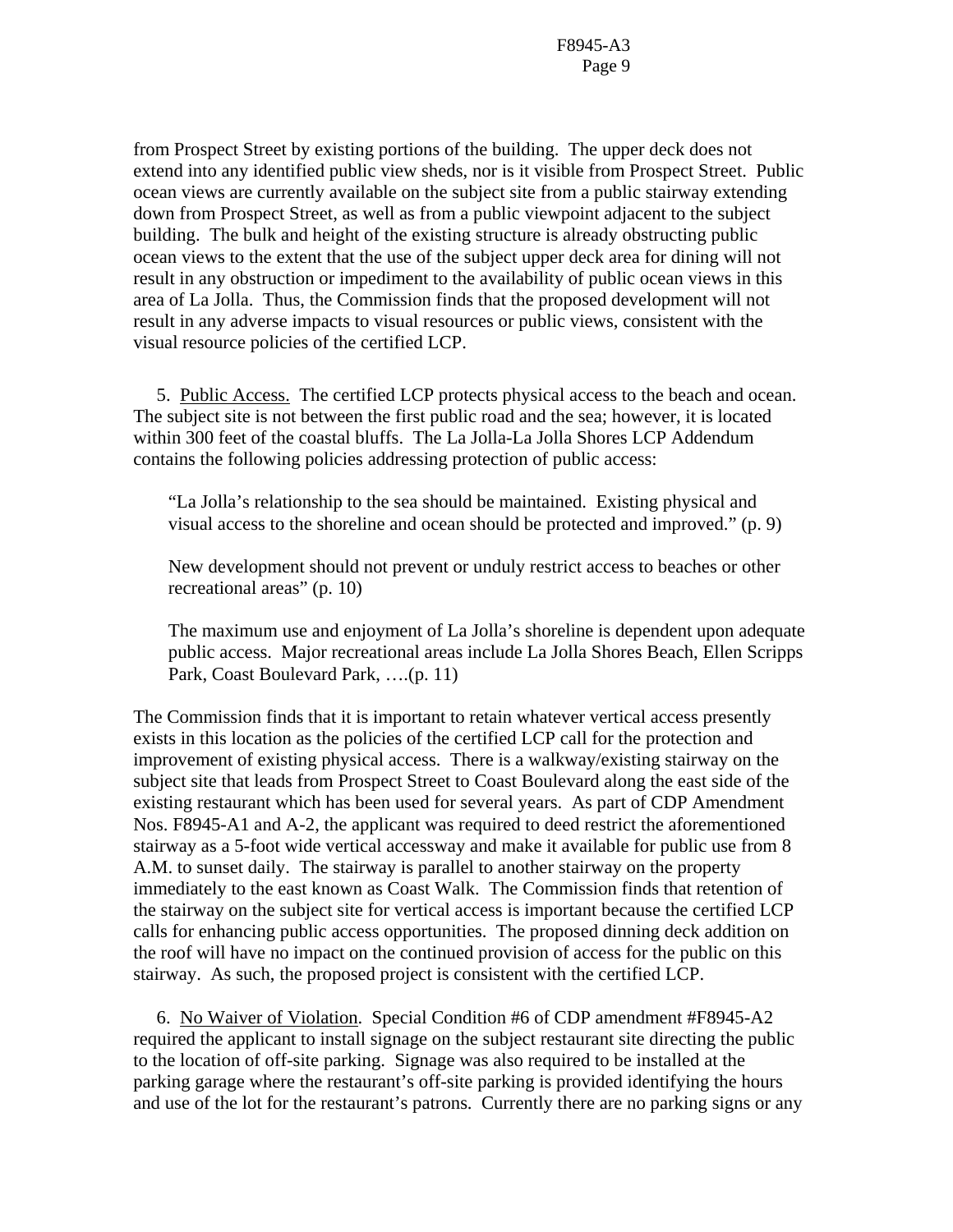identifiable notification that parking is available off-site at either the restaurant site or at the parking garage designated for use of off-site restaurant parking.

Although Special Condition #6 of F8945-A2 pertaining to signage has not been satisfied prior to the submission of this amendment request, consideration of the request by the Commission has been based solely upon the certified City of San Diego LCP. Commission action on the permit amendment does not constitute a waiver of any legal action with regard to the alleged violation of the Coastal Act that may have occurred; nor does it constitute an admission as to the legality of any development undertaken on the subject site without a coastal development permit.

 7. Local Coastal Planning. The subject site is located within the community of La Jolla within a segment of the City of San Diego's certified LCP. The subject site is located within the City of San Diego's permit jurisdiction which is within the Commission's area of appeal jurisdiction. However, the applicant is amending a previously-approved permit issued by the Commission prior to certification of the City's LCP. Therefore, the Commission retains permit jurisdiction over the amendment and the standard of review is the certified LCP.

The site is currently zoned "1A", a subarea of Zone 1, which includes the primary retail and visitor-oriented commercial area in the core of La Jolla. The area is characterized by high levels of pedestrian activity, as identified in the La Jolla PDO. Subarea 1A is comprised of the area on the seaward and north side of Prospect Street. This subarea has been created due to its unique orientation to the ocean. As such, the La Jolla PDO addresses development standards for the protection and enhancement of public ocean views in this area. The proposed project is consistent with the certified La Jolla PDO. Therefore, the Commission finds that approval of the amendment, as conditioned, will not prejudice the ability of the City of San Diego to continue to implement its fullycertified LCP for the La Jolla area.

 8. Consistency with the California Environmental Quality Act (CEQA). Section 13096 of the Commission's Code of Regulations requires Commission approval of Coastal Development Permits to be supported by a finding showing the permit, as conditioned, to be consistent with any applicable requirements of the California Environmental Quality Act (CEQA). Section 21080.5(d)(2)(A) of CEQA prohibits a proposed development from being approved if there are feasible alternatives or feasible mitigation measures available which would substantially lessen any significant adverse effect which the activity may have on the environment.

As discussed above and incorporated herein by reference, the proposed project has been conditioned in order to be found consistent with the public access policies of the certified LCP. The provision of 4 off-site parking spaces will minimize all adverse impacts to coastal access. As conditioned, there are no feasible alternatives or feasible mitigation measures available which would substantially lessen any significant adverse impact which the activity may have on the environment. Therefore, the Commission finds that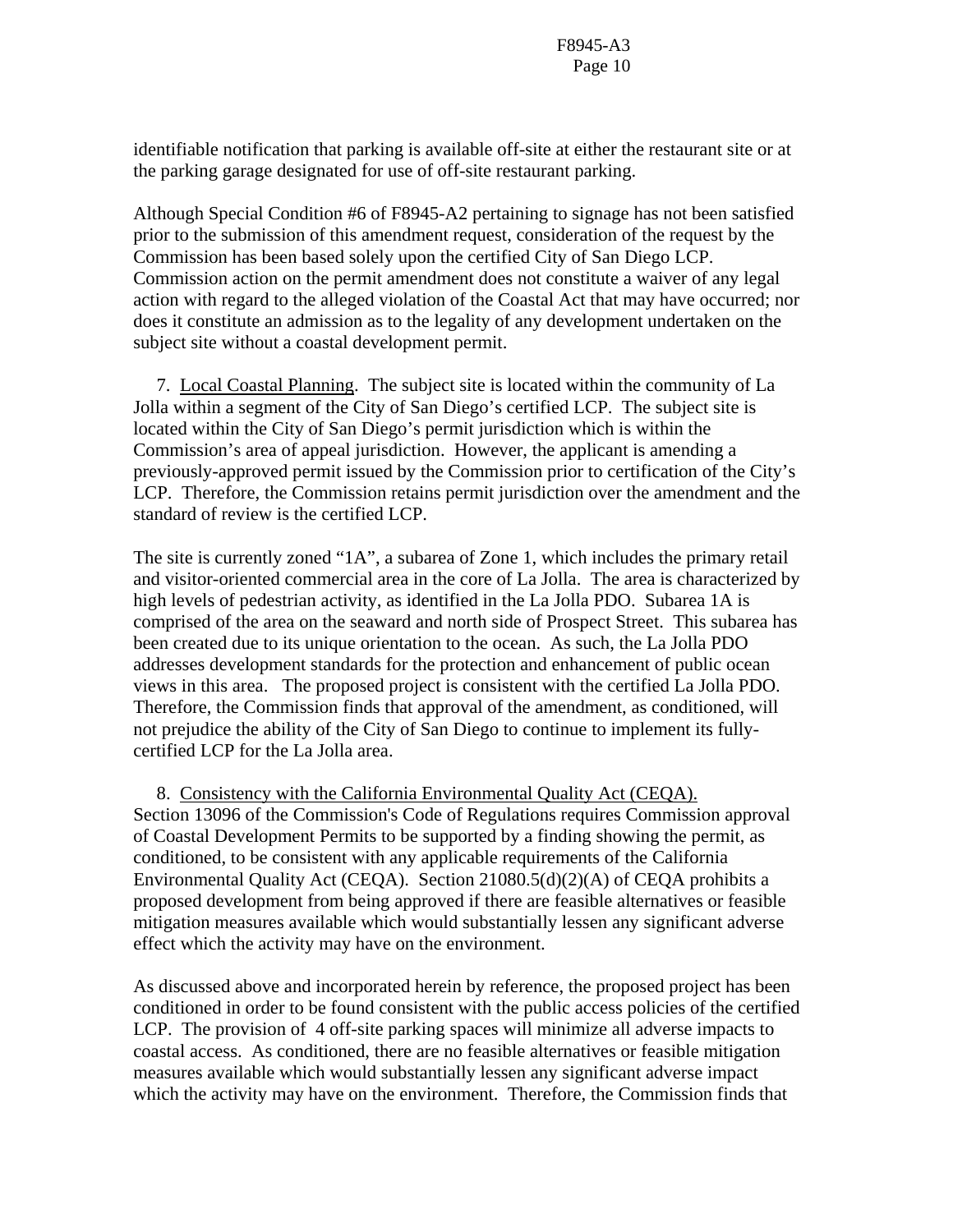the proposed project is the least environmentally-damaging feasible alternative and is consistent with the requirements of the Coastal Act to conform to CEQA.

(G:\San Diego\Reports\Amendments\1980s\F8945-A3 Eddie V's Restaurant stf rpt.doc)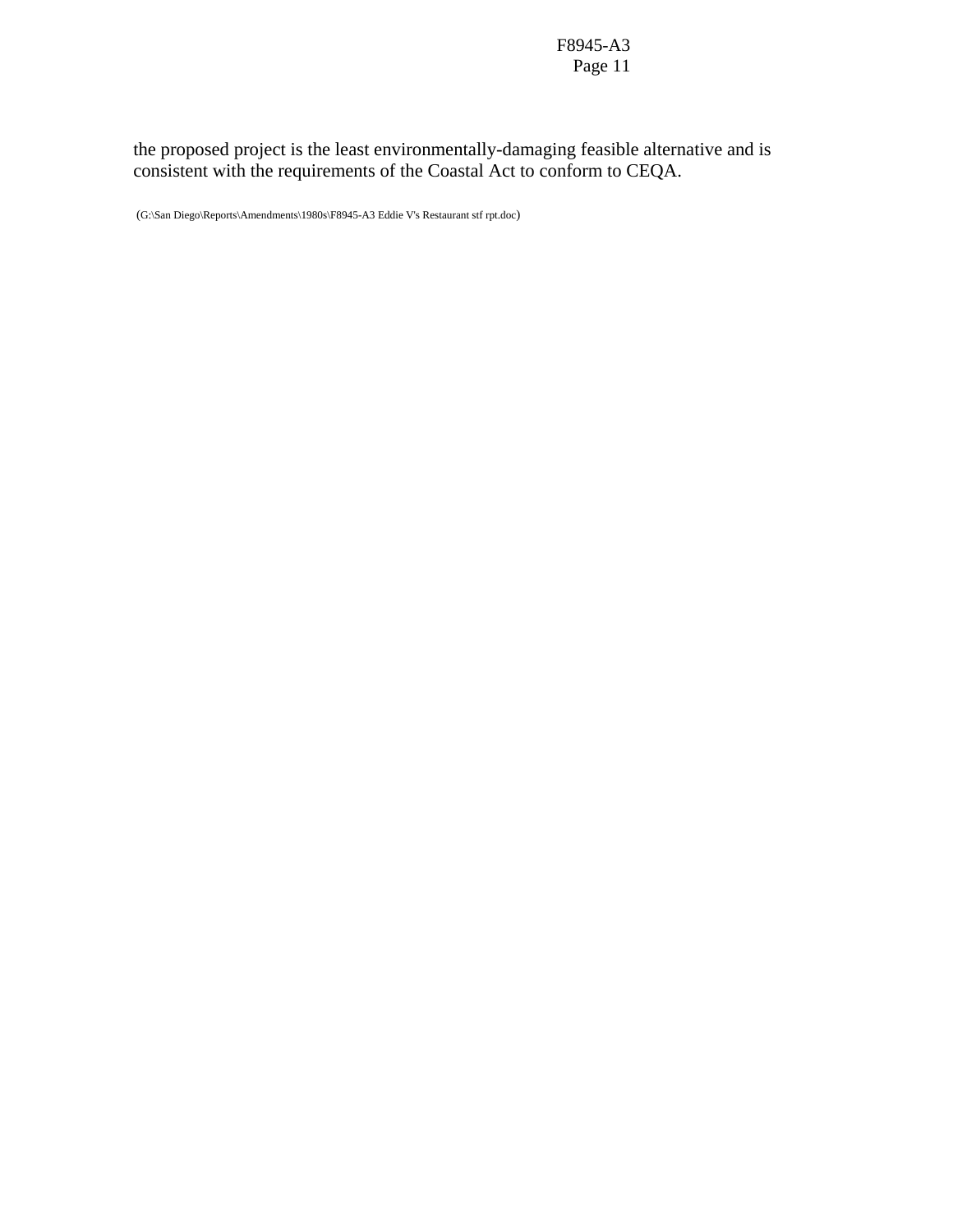

**EXHIBIT NO. 1 APPLICATION NO.** F8945-A3 Location Map California Coastal Commission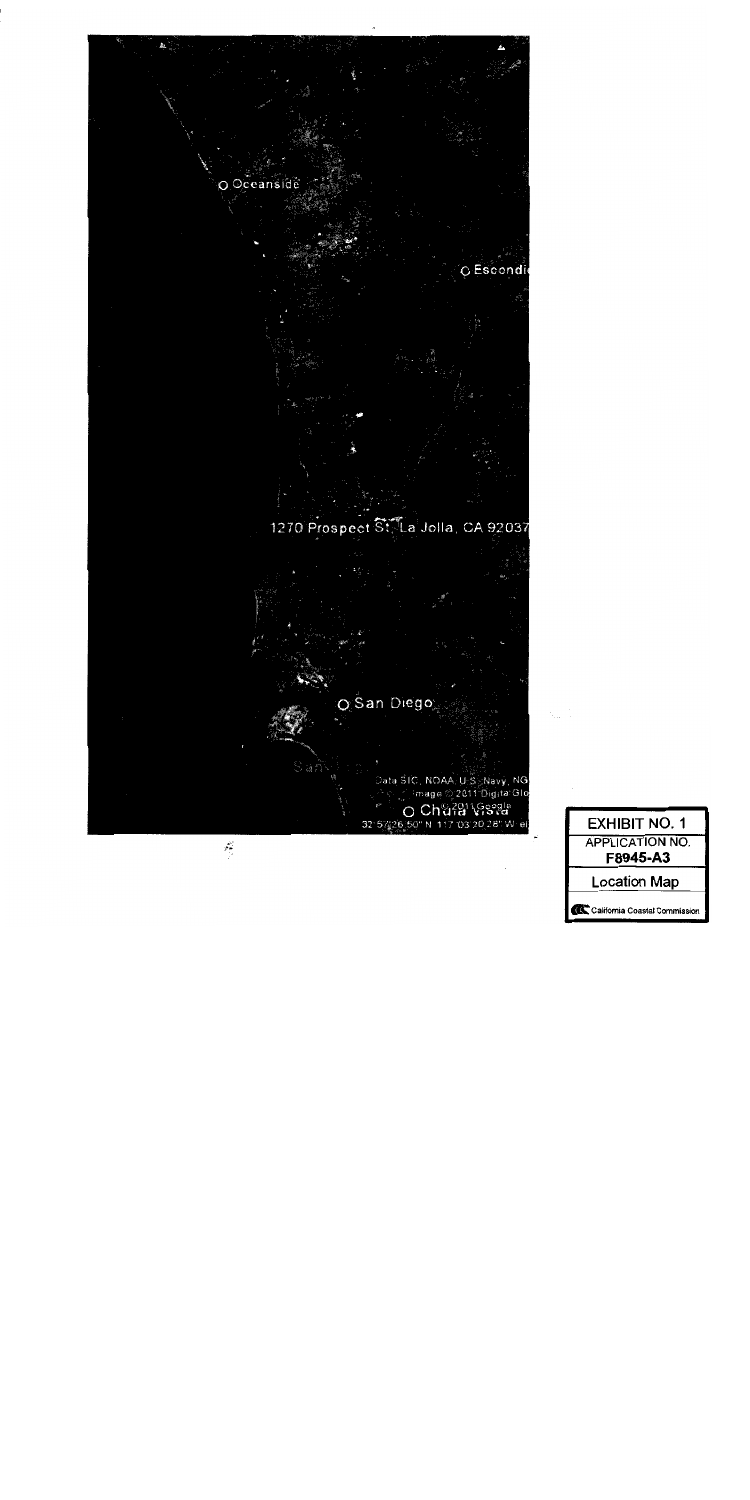